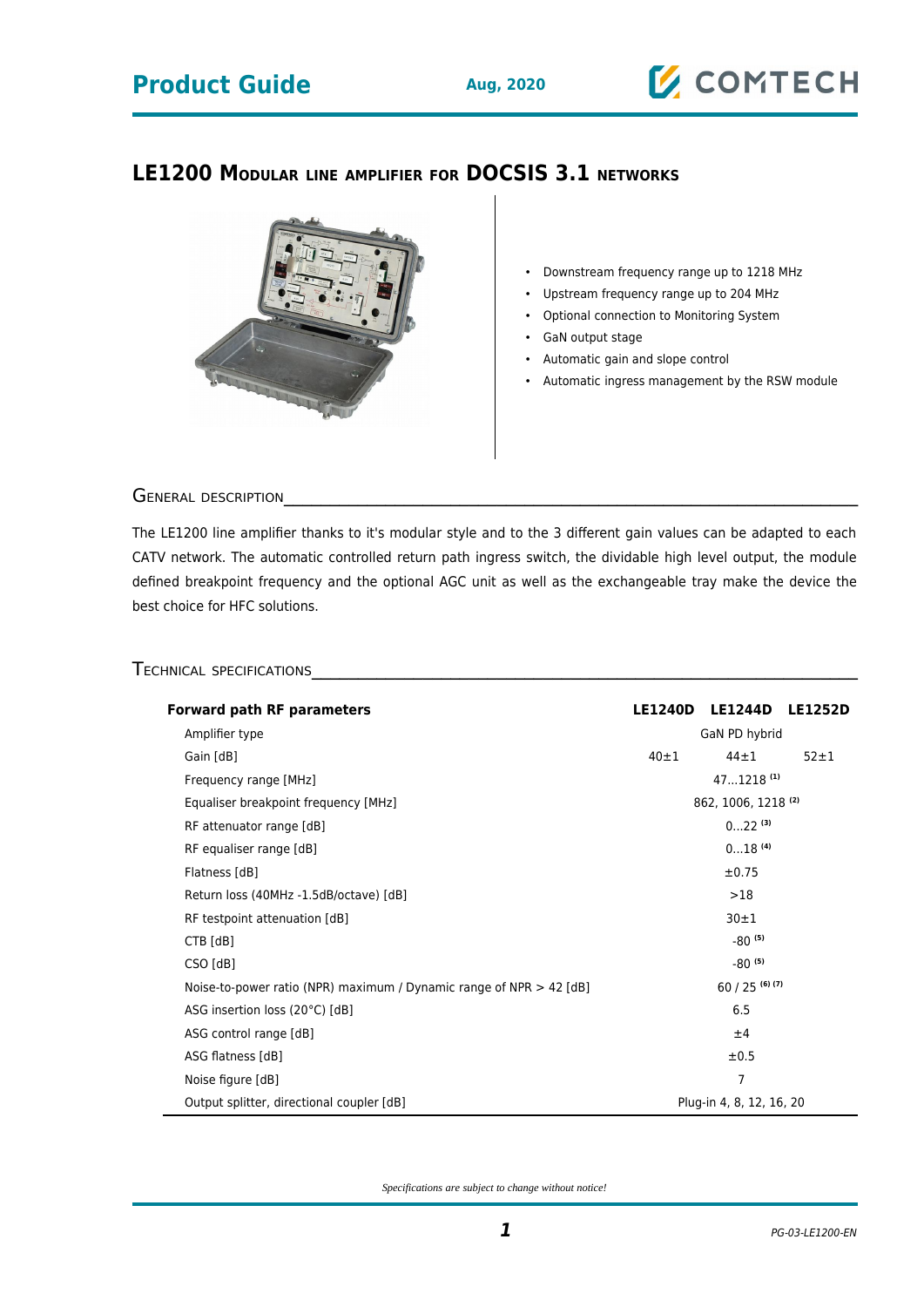

| Reverse path RF parameters                                            | $LE12xxD$ -xx-20                     | $LE12xxD$ -xx-25 |  |
|-----------------------------------------------------------------------|--------------------------------------|------------------|--|
| Gain [dB]                                                             | $20 + 1$                             | 25±1             |  |
| Frequency range [MHz]                                                 | 5204                                 |                  |  |
| Diplex filter [MHz]                                                   | 65/85, 85/105, 204/258               |                  |  |
| RF attenuator range [dB]                                              | $022^{(3)}$                          |                  |  |
| RF equaliser range [dB]                                               | $014$ (3) (8)                        |                  |  |
| Flatness [dB]                                                         | $\pm 0.75$                           |                  |  |
| Input return loss (40MHz -1.5dB/octave) [dB]                          | >18                                  |                  |  |
| RF testpoint attenuation [dB]                                         | 30±1                                 |                  |  |
| Ingress control switch (RSW) states                                   | 0dB/-6dB/-50dB, 0dB/-6dB/-50dB/HPF20 |                  |  |
| Noise-to-power ratio (NPR) maximum / Dynamic range of NPR $>$ 36 [dB] | $57/27$ (9) (10)                     |                  |  |
| <b>General parameters</b>                                             |                                      |                  |  |
| RF connector                                                          | 5/8"                                 |                  |  |
| Power supply voltage [VAC]                                            | $\sqrt{2}$ 3065. [U 3590]            |                  |  |
| Maximum power consumption [W]                                         | 25                                   |                  |  |
| Maximum current feed-through [A]                                      | 10                                   |                  |  |
| Hum modulation [dB]                                                   | 70                                   |                  |  |
| Screening factor [dB]                                                 | 80                                   |                  |  |
| Degree of protection                                                  | <b>IP65</b>                          |                  |  |
| Operational temperature range [°C]                                    | $-40+60$                             |                  |  |
| Dimensions [mm]                                                       | 275x200x122                          |                  |  |
| Weight [kg]                                                           | 4.1                                  |                  |  |

(1) Lower frequency limit is defined by the diplexer

(2) Breakpoint is defined by the mounted equaliser modules

(3) 2 dB steps (in case of attenuators 1 dB steps are possible between 0 dB and 5 dB)

(4) 2 dB steps. In case of breakpoint of 1006 MHz and 1218 MHz the range is limited at 16 dB

(5) 60 dBmV at 1218 MHz, 22 dB extrapolated tilt, 79 analog + 111 digital channels (-6 dB offset)

(6) Measured with flat full spectrum load between 85 and 1218 MHz

(7)  $NPR_{max}$  at TCP = 65 dBmV

(8) In case of breakpoint of 65 MHz and 85 MHz the range is limited at 12 dB

(9) Measured with flat full spectrum load between 5 and 204 MHz

(7) NPR<sub>max</sub> at 39 dBmV/channel

*Specifications are subject to change without notice!*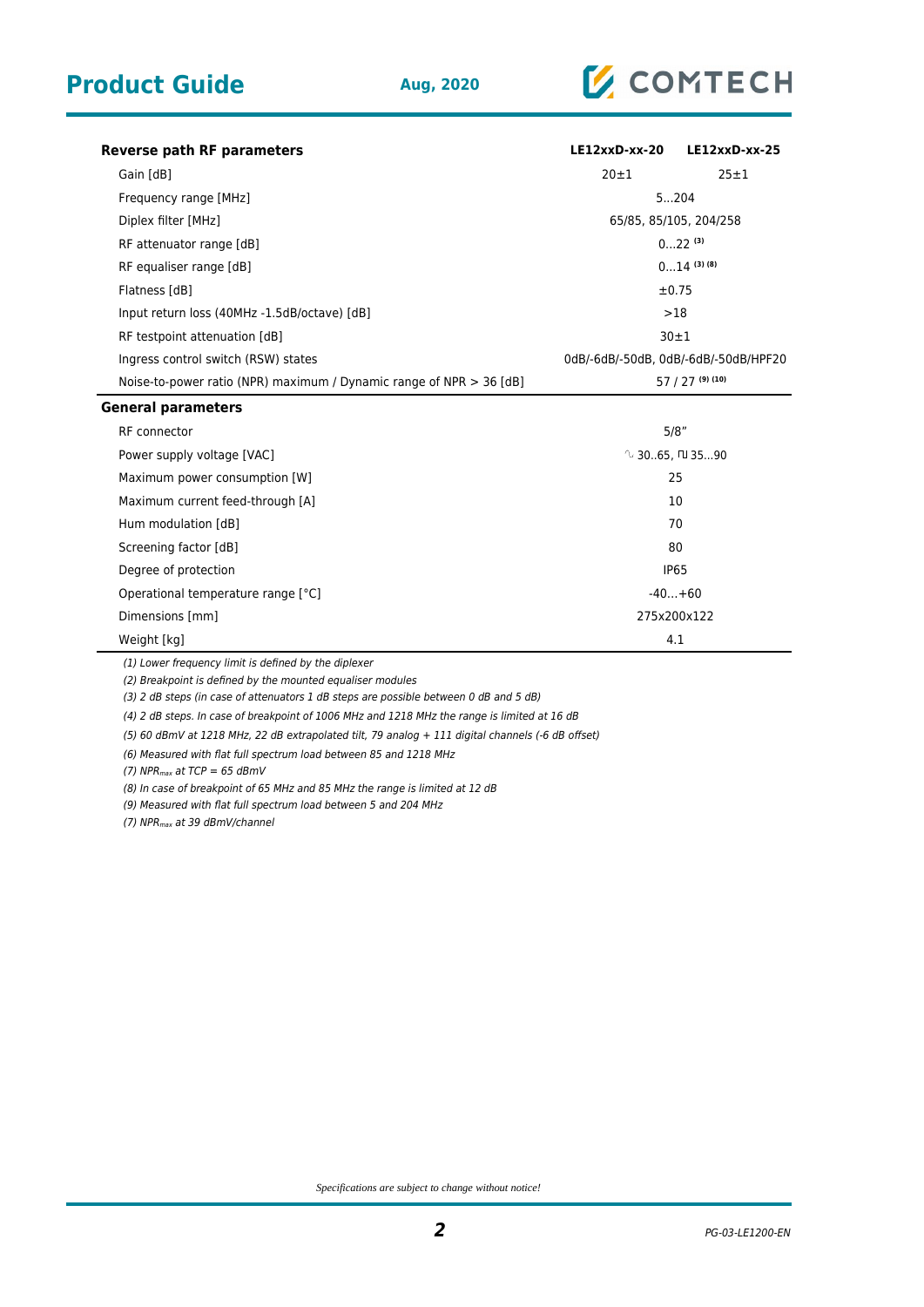## **Product Guide Aug, 2020**

# **E** COMTECH

BLOCK DIAGRAM